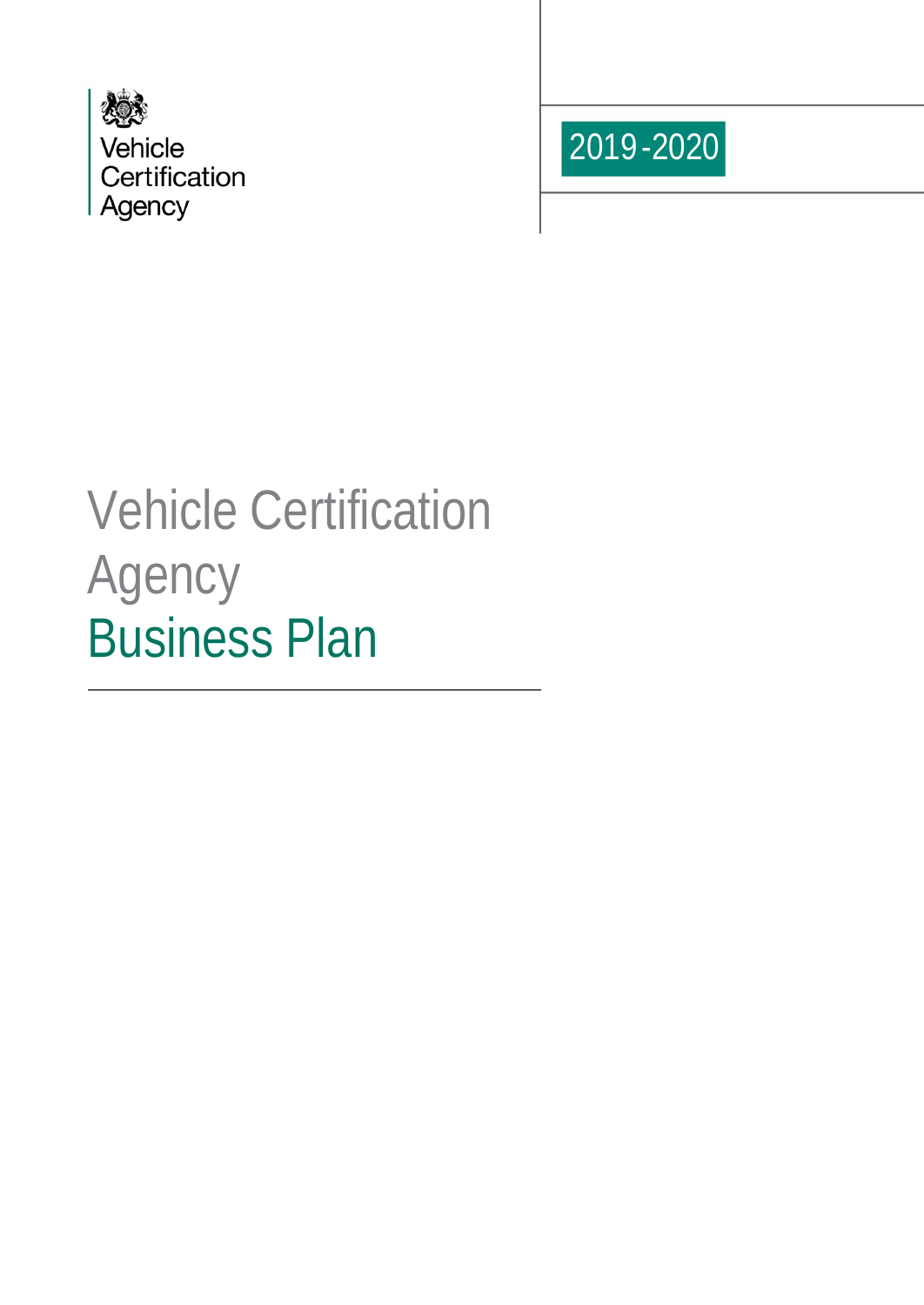The Department for Transport has actively considered the needs of blind and partially sighted people in accessing this document. The text will be made available in full on the Department's website. The text may be freely downloaded and translated by individuals or organisations for conversion into other accessible formats. If you have other needs in this regard please contact the Department.

Vehicle Certification Agency Eastgate Road Bristol BS5 6XX Telephone 300 330 5797 Website **[https://www.vehicle-certification-agency.gov.uk](https://www.vehicle-certification-agency.gov.uk/)** email enquiries **<https://www.vehicle-certification-agency.gov.uk/contact-us-uk.asp>**

#### © Crown copyright 2019

Copyright in the typographical arrangement rests with the Crown.

You may re-use this information (not including logos or third-party material) free of charge in any format or medium, under the terms of the Open Government Licence. To view this licence, visit **[www.nationalarchives.gov.uk/doc/open-government-licence/version/3/](http://www.nationalarchives.gov.uk/doc/open-government-licence/version/3/)** or write to the Information Policy Team, The National Archives, Kew, London TW9 4DU, or e-mail: **[psi@nationalarchives.gsi.gov.uk](mailto:psi@nationalarchives.gsi.gov.uk)**

Where we have identified any third-party copyright information you will need to obtain permission from the copyright holders concerned.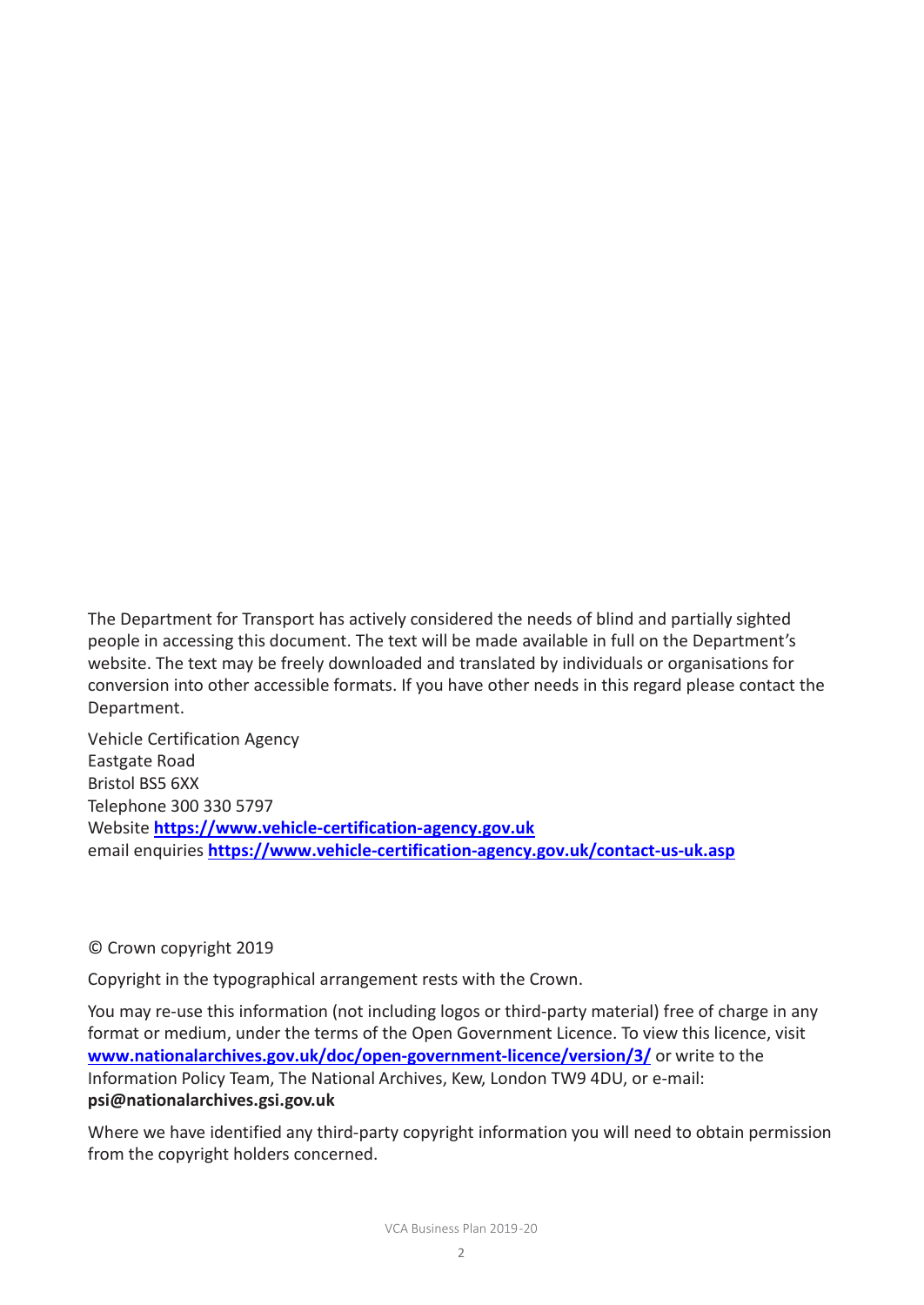# **CONTENTS**

| Annexes |  |
|---------|--|
|         |  |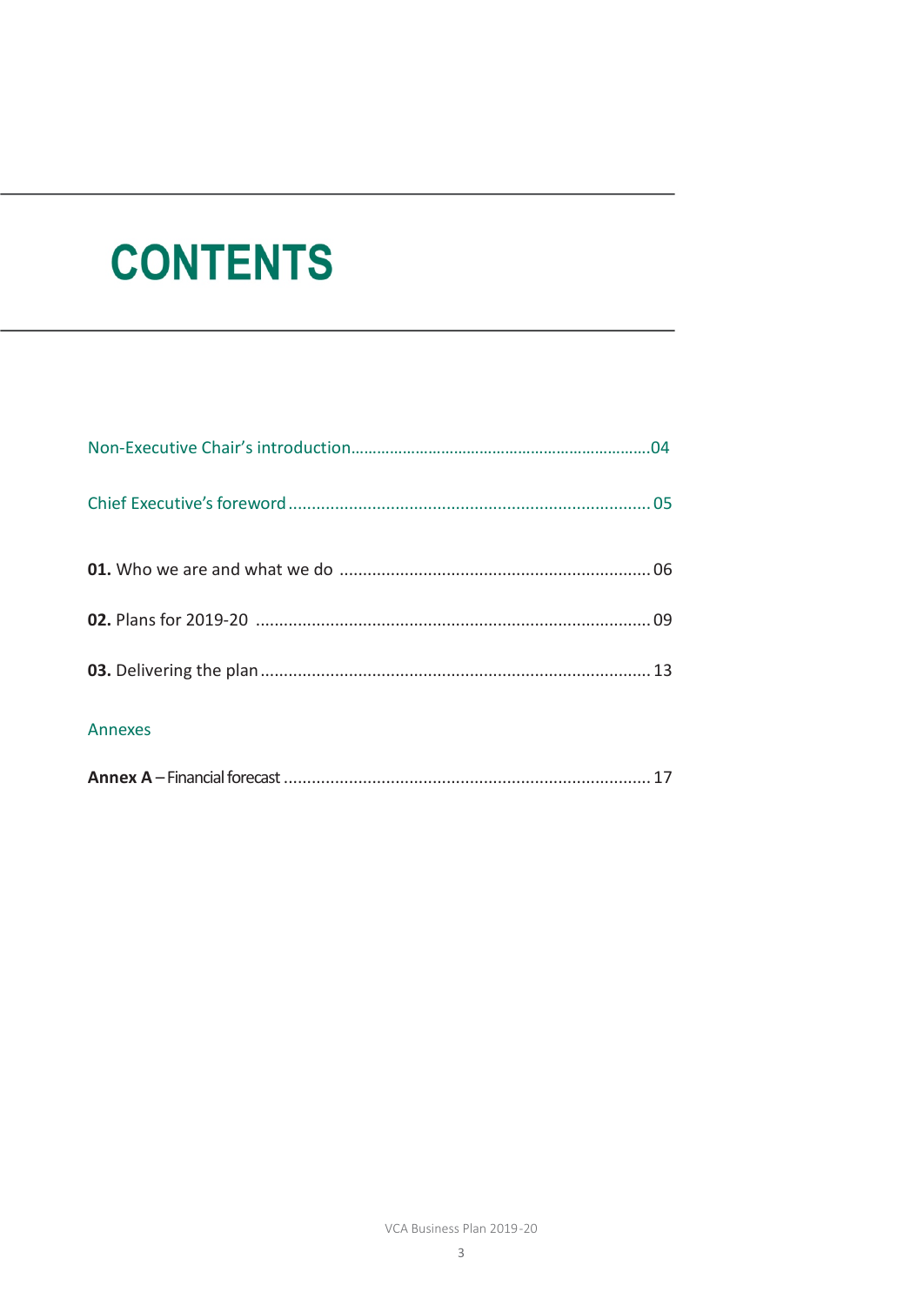## **NON-EXECUTIVE CHAIR'S INTRODUCTION**

It is a great pleasure to introduce the 2019-20 Business Plan for the Vehicle Certification Agency (VCA), my first as its Non-Executive Chair. That said, having transitioned from a Non-Executive role within the organisation I am already very well aware of the vital service it provides to UK industry and the high regard in which it is held across a broad spectrum of stakeholders.

The plan outlines areas that the VCA will focus on over the coming year, many of which build on the solid foundations of recent work. Central to this will be our response to the opportunities and challenges presented by a rapidly evolving technology landscape. The Government has ambitious aims to secure the UK's position at the forefront of change, particular in the field of vehicle autonomy. As the certifying agency for the UK, VCA will play a pivotal role by working with stakeholders across a range of disciplines to develop policies for autonomous vehicles as they progress through their introduction. I very much share the senior management teams' excitement and enthusiasm for this and look forward to utilising my personal insights and experience in this field to help them deliver their objectives.

Of course, key to delivering an ambitious programme of work is ensuring that the organisation continues to invest in its people and I'm pleased to note great progress here and I feel sure that this will continue into the coming financial year. This will be particularly relevant in ensuring that we have the right skills in place to support change, not just in areas such as vehicle autonomy but also in terms of alternative powertrains and general advances in technology. The VCA's existing subject matter experts will need to continue to develop their knowledge and new skills will be needed in complex electronics, software, and battery technologies.

Programme governance is another area in which I am pleased to note progress and this has helped to get excellent rigour into our projects; we will build on this going forward to ensure that we work as efficiently and effectively as possible in whatever we strive to deliver.

I feel sure that the coming year will be another busy one and I look forward to helping our CEO, Pia Wilkes, and the rest of the senior management team to meet the challenges ahead, building on the great leadership they have demonstrated over recent years.

Clive Scrivener Non-Executive Chair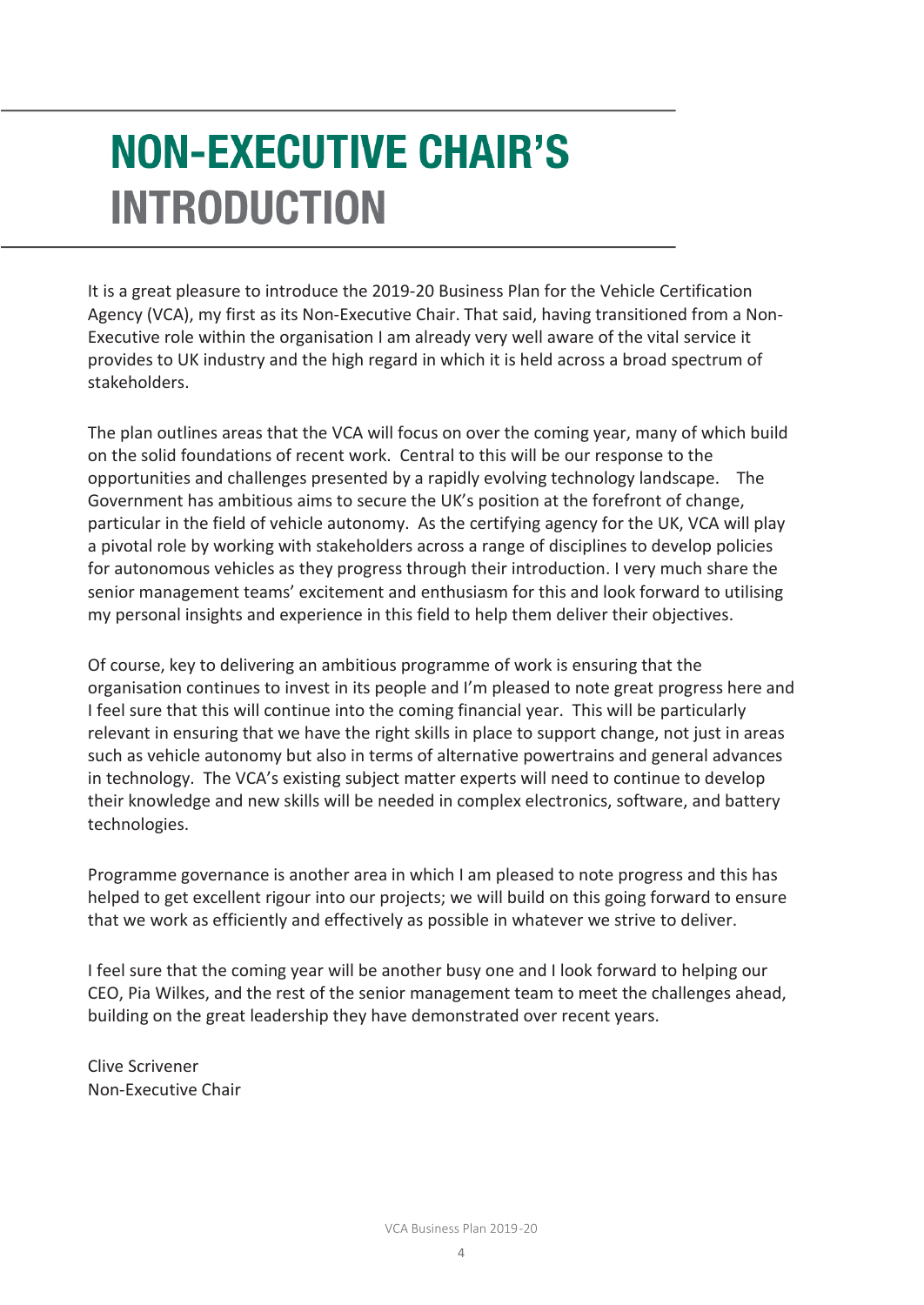## **CHIEF EXECUTIVE'S FOREWORD**

Welcome to the Vehicle Certification Agency (VCA) Business Plan for 2019-20.

Demand for our core type approval certification services has remained high over recent years and this continued to be the case during 2018-19. This has been fueled by a number of factors, including recent changes to exhaust emissions standards, aimed at driving down pollutant levels and providing consumers with comparable test data that is more representative of what they will experience on the road.

Another key factor in the continued high demand for our services is quality; it really is at the heart of everything we do. As part of our 2018-19 Business Plan I said we would be seeking formal accreditation to the internationally recognized quality standards, ISO 17025 (requirements for the competence to carry out tests and/or calibrations) and ISO 17020 (requirements for the competence of bodies performing inspection and for the impartiality and consistency of the inspections they carry out). I'm pleased to say that we now have accreditation to ISO 17025 and great progress is being made towards achieving the same for ISO 17020.

It's an incredibly interesting time to be working with the automotive sector. Technology is advancing faster than ever in areas such as alternative powertrains, vehicle connectivity and autonomy. We're at the forefront of technology change, not only assessing the impact on current standards but working to understand how things will operate in the future. During 2019-20, we will continue to work with the Centre for Connected and Autonomous Vehicles (CCAV), policy colleagues and the other motoring agencies to develop effective policies for self-driving vehicles, including starting work on safety assurance for advanced trials of automated vehicles. To support this we are building on our existing capacity and capability to ensure that our people have the skills they need and are at the forefront of current thinking.

2018 was the Year of Engineering and following this campaign aimed at raising awareness of the sector and tackling the skills gap, I'm delighted to say that we are finalising the design of a bespoke Type Approval Apprenticeship scheme. This scheme will be launched in 2019-20 and will not only focus on encouraging more people to look at a career in engineering but also at increasing the number of women and other underrepresented groups in the profession. Encouraging more women to consider an engineering career is something I am particularly passionate about and I hope that the new apprenticeship scheme, coupled with our already successful graduate intake programme will further support this aim.

It continues to be an incredible privilege to lead an organisation that touches the lives of so many people and I look forward to helping it navigate the challenges ahead.

PIA WILKES - CEO, VCA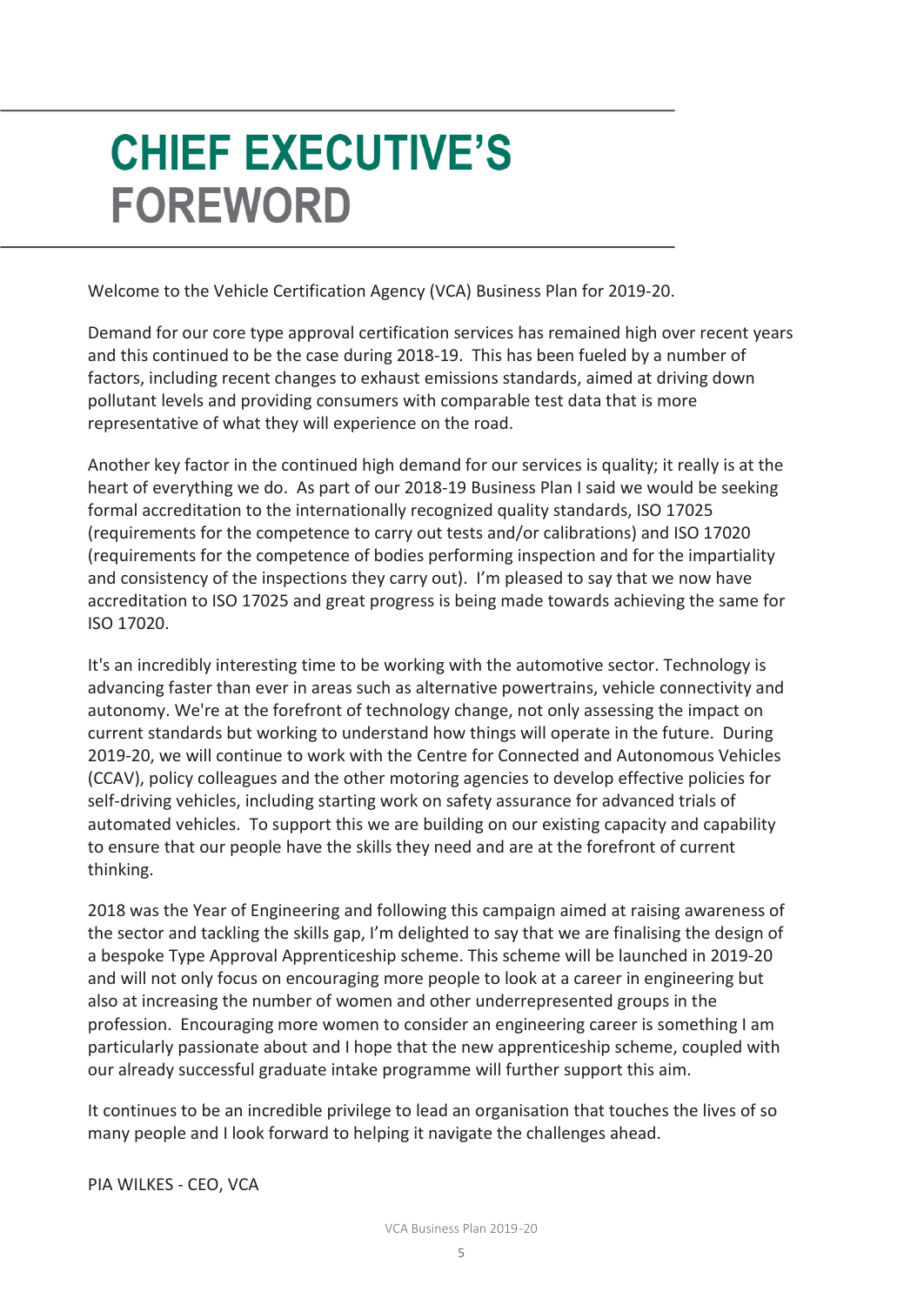### **WHO WE ARE AND WHAT WE DO**

#### **Vehicle Certification Agency**

**1.1** The Vehicle Certification Agency (VCA) is an Executive Agency of the Department for Transport (DfT), part of the Road, Devolution and Motoring Directorate, through which VCA receives its corporate sponsorship.

VCA performs a number of core activities:

#### **Vehicle Type Approval**

**1.2** As the UK Type Approval Authority for new on and off-road vehicles, systems and components, VCA is responsible for approving that these have been designed and constructed to meet internationally agreed standards of safety, security and environmental protection.

VCA takes its policy lead from the DfT, through the International Vehicle Standards Division (IVS), part of the Energy, Technology and Innovation, Directorate. Some environmental policy lead comes from the Office for Low Emissions Vehicles (OLEV).

- **1.3** Automated vehicle technology is becoming ever more sophisticated, and VCA recognises the challenges associated with type approval of complex automated vehicle hardware and software. VCA will continue to work with the Centre for Connected and Autonomous Vehicles (CCAV) and other relevant teams within DfT, and the motoring agencies to develop effective policies for self-driving vehicles, including starting work on safety assurance for advanced trials of automated vehicles.
- **1.4** VCA Chairs the DfT Vehicle Technology Forum, working with policy colleagues, other DfT agencies and the Chief Scientific Advisors Unit. This group shares knowledge, understanding and experience of emerging technologies with a view to developing a common understanding and approach.

#### **Conformity of Production (CoP)**

- **1.5** This is an integral and essential part of the certification process and approval cannot be granted without adequate CoP procedures being in place. CoP provides confidence to industry, government and consumers that a given product is manufactured in accordance with the approved specification and that ongoing compliance is assured.
- **1.6** The process involves the evaluation of manufacturing processes to ensure that each product is manufactured in accordance with the approved specification. Ongoing conformity is assessed throughout the manufacturing life of a product. This will involve manufacturing site visits and reviewing records. Where evidence of non-compliance is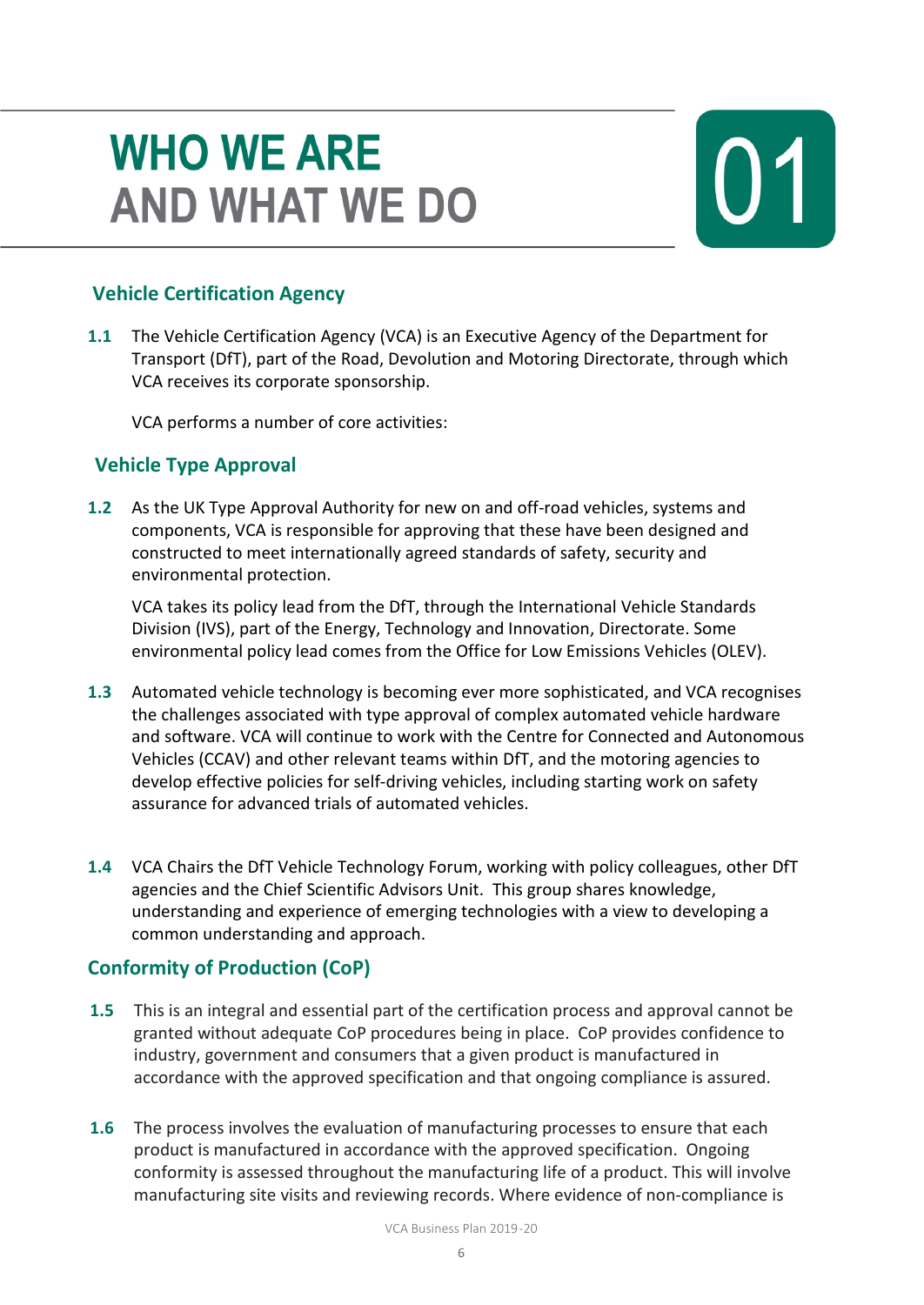discovered, this will be rigorously investigated and the appropriate steps taken to return the manufacturing process to conformity.

VCA recognises the importance of a robust regime which ensures that all new vehicles are safe, reliable and deliver the expected environmental performance. Where concerns of non-conformity are raised through non-CoP related activities such as "whistle blowing" VCA will take all reasonable actions to investigate the non-conformance and where necessary take action to bring the vehicle or component back into conformity; and where appropriate work with other agencies to ensure product remains in conformity. VCA is clear that only fully compliant vehicles are offered for sale. Where non-conformance occurs, the manufacturer should rectify any issues at the earliest opportunity, in accordance with the relevant provisions of the type approval framework directive. Where a manufacturer cannot, or will not take the necessary steps to bring products back into conformity, VCA may suspend Conformity of Production status, which would have the effect of halting production. Ultimately steps may be taken to withdraw an approval, in accordance with the type approval framework directive.

#### **Market Surveillance**

**1.7** The Government is committed to enforcing vehicle safety and environmental standards. It has established a Market Surveillance Unit in the Driver and Vehicle Standards Agency (DVSA) to check that vehicles and components available on the UK market comply with the legislative requirements to which they were approved.

VCA plays a significant role in providing expert engineering resource to support this work. In recent years the Unit focused on a programme of targeted exhaust emissions testing on cars, light vans, trucks and public service vehicles to ensure that the vehicle manufacturers were meeting the relevant approval standards for vehicles in use. This emissions programme will continue and the Unit will also expand its compliance testing to a wider range of vehicle standards.

#### **Certification of Dangerous Goods Packaging**

**1.8** The VCA also has the Dangerous Goods Office which administers the operation of a scheme for the certification of packaging used for the carriage of dangerous goods in the UK. Each mode of transport has its own set of International Regulations, but all use packaging as defined in the United Nations (UN) recommendations for the transport of dangerous goods. The requirements for approved packaging are put into effect by separate Statutory Instruments. The DG Office is also responsible for the appointment of suitable test and inspection bodies to conduct initial and periodic inspections of tanks and pressure receptacles in accordance with the regulation on the carriage of dangerous goods on the road ("ADR"), carriage of transportable pressure equipment TPED and the UK carriage regulations. It also operates a telephone and email enquiry service on behalf of the Department and undertakes several other functions in connection the UN based dangerous goods transport regulations.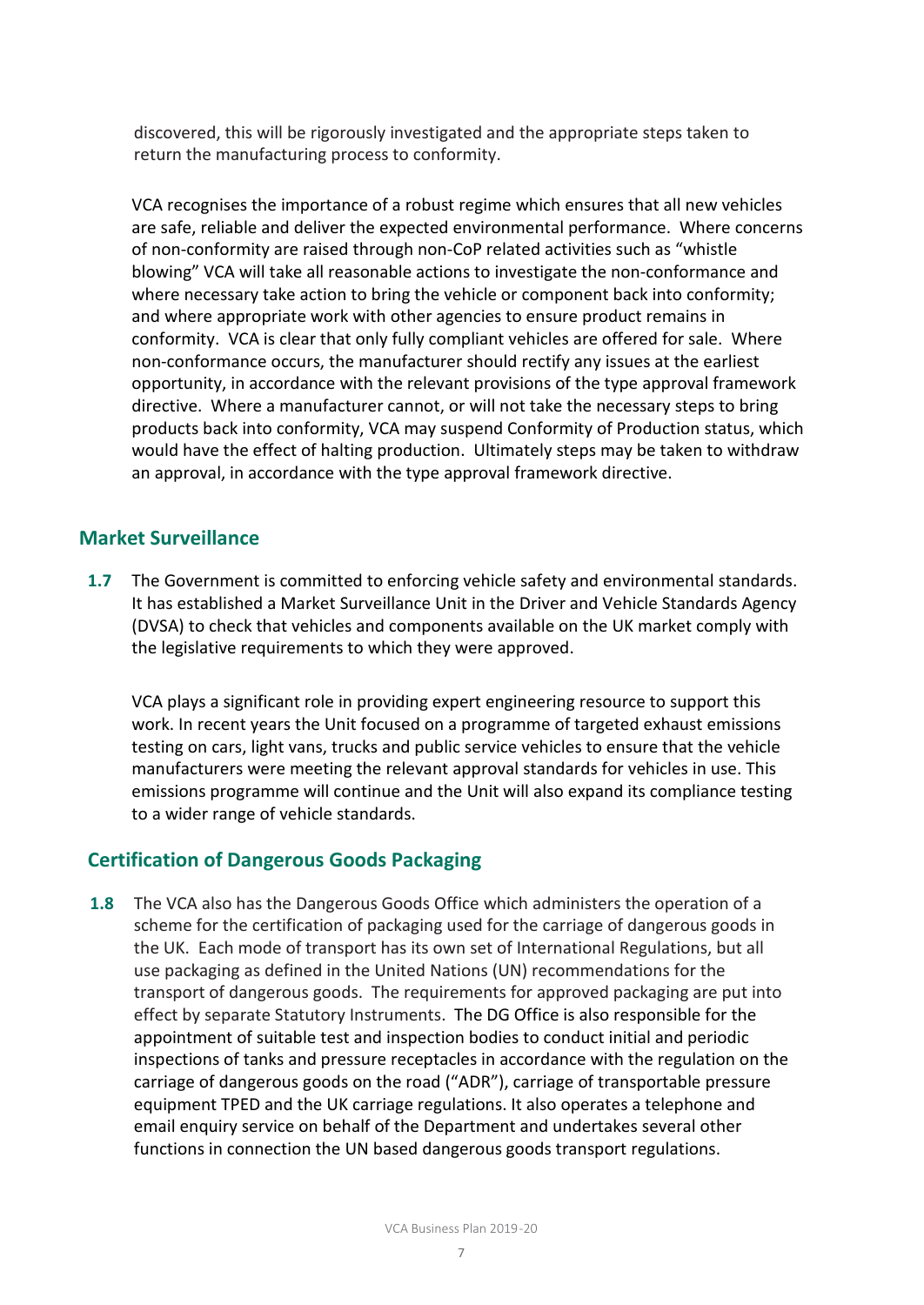#### **Civil Traffic Enforcement**

**1.9** Building on core expertise, VCA provides a certification service to local authorities who wish to operate bus lane and parking enforcement camera systems. This involves the evaluation of Technical Construction Files (TCFs) to assess compliance with the relevant requirements, with the ultimate aim of ensuring the integrity of evidence gathered using such systems. This service also covers authorities in Wales and the Highway Agency's Thames Link Crossing at Dartford.

#### **Data Provision**

**1.10** VCA collects and publishes fuel consumption, CO<sub>2</sub>, noise and regulated pollutant data for new cars, underpinning the Vehicle Excise Duty and Company Car Tax schemes. Accessed through GOV.UK, the data tools continue to be popular with consumers, with around 2.5 million users over the last year alone. This supports Government's strategic drive to reduce exhaust emissions by providing consumers with the information they need to make informed choices.

#### **The UK's Exit from the EU**

- **1.11** The Motoring Agencies have played a key role in ensuring an orderly Exit from the EU and will continue to do so. They have taken forward a wide range of workstreams to ensure that the UK is prepared for all possible eventualities. This work ensures that essential functions such as driver and vehicle licensing, operator licensing, and vehicle type approval can continue to run smoothly after the UK leaves the EU. The agencies are working closely with each other and across Whitehall to ensure that effective solutions are implemented in these areas.
- **1.12** This plan should be seen as a statement of the agency's plans at the time of publication and, as a result of EU Exit, it should be considered that some resources might need to be reprioritised and work streams adjusted, to meet future changes in demand.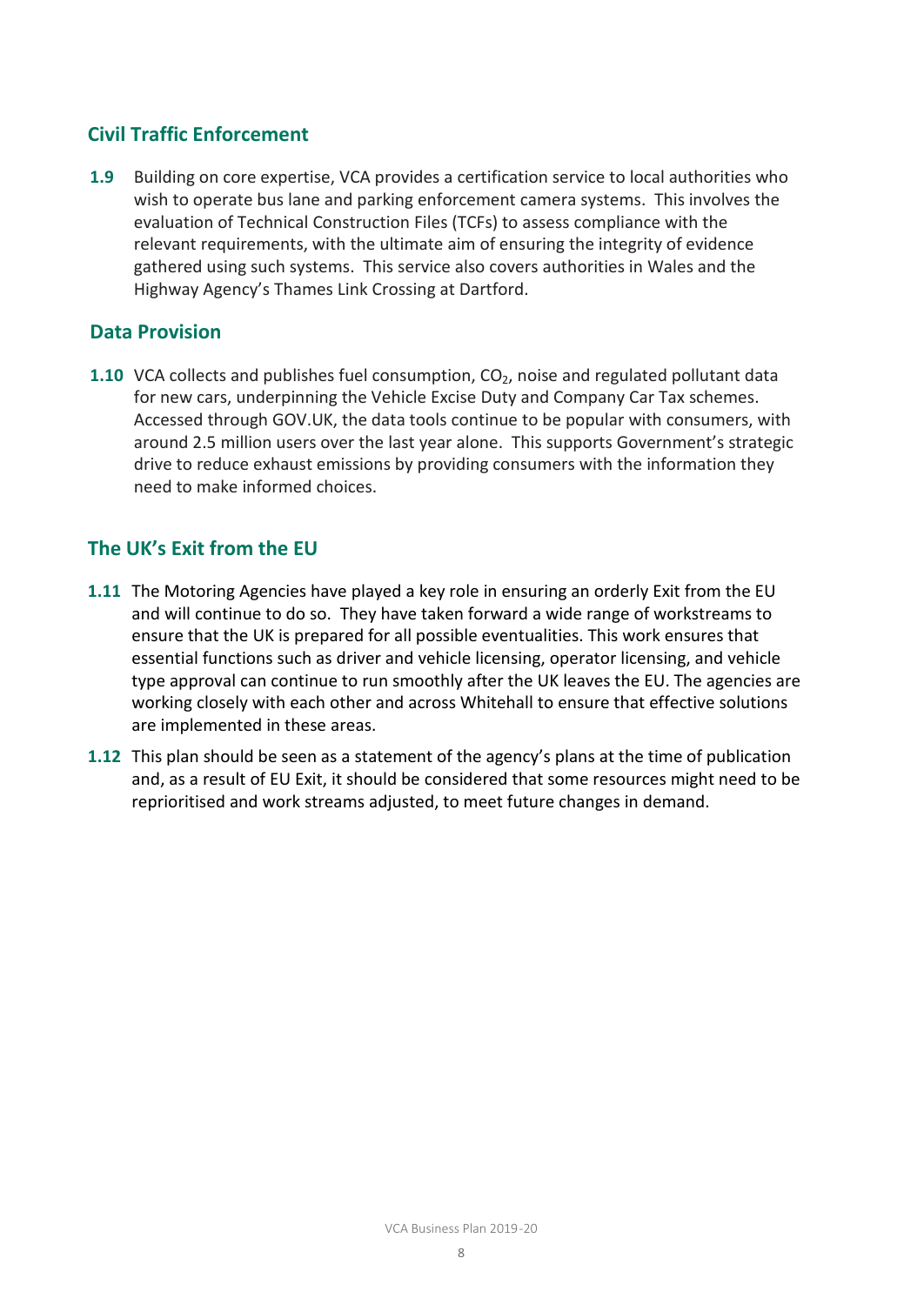### **PLANS FOR** 2019-20



The table at 2.4 highlights the main performance measures that VCA has agreed with the Department for 2019-20. The following sections explain in more detail the specific actions we will take to deliver against those objectives.

#### **Changing our Agency**

#### **2.1 Continue to take forward the Government Digital Strategy**

During 2019-20, upgrades to the Wide Area Network (WAN) will be completed and this will bring about changes to telephony services, providing systems fit for the future and cloud based ICT. VCA will also progress plans to implement Office 365, initially in the UK. Plans will be put in place to roll this out to VCA's overseas office network in due course. Linking this to the wider DfT group will lead to improvements in functionality and efficiencies in the ways of working. In addition, plans formed in 2018/19 for transformation of the website will be progressed in conjunction with an update of the corporate Intranet. This will further improve external and internal communication as well as providing a platform for further enhancements to digital services.

#### **2.1.1 Internal certification process review**

In 2018-19 an external review of the processes that support the issuing of type approval certificates took place to ensure that they continue to be robust and fit for purpose. As a result, some potential improvements/efficiencies have been identified and plans will be put in place to implement these during 2019-20.

#### **Our services**

VCA has a critical role to play in ensuring that vehicles and their systems and components meet internationally agreed standards, providing confidence to consumers and regulators alike.

#### **2.2 Product Certification Resource**

Demand for product certification work remained high in 2018-19. This was primarily fueled by an increase in exhaust emissions testing as industry has sought to complete testing to the new Worldwide Harmonised Light Vehicle Test Procedure (WLTP), which came into effect for newly registered cars in September 2018. The new test is aimed at providing a closer representation of 'real-world' fuel consumption and  $CO<sub>2</sub>$  figures. This work will continue as the standard applies to other vehicle categories. Matching resource to demand will continue to be a priority during 2019- 20 to ensure that key performance measures are met.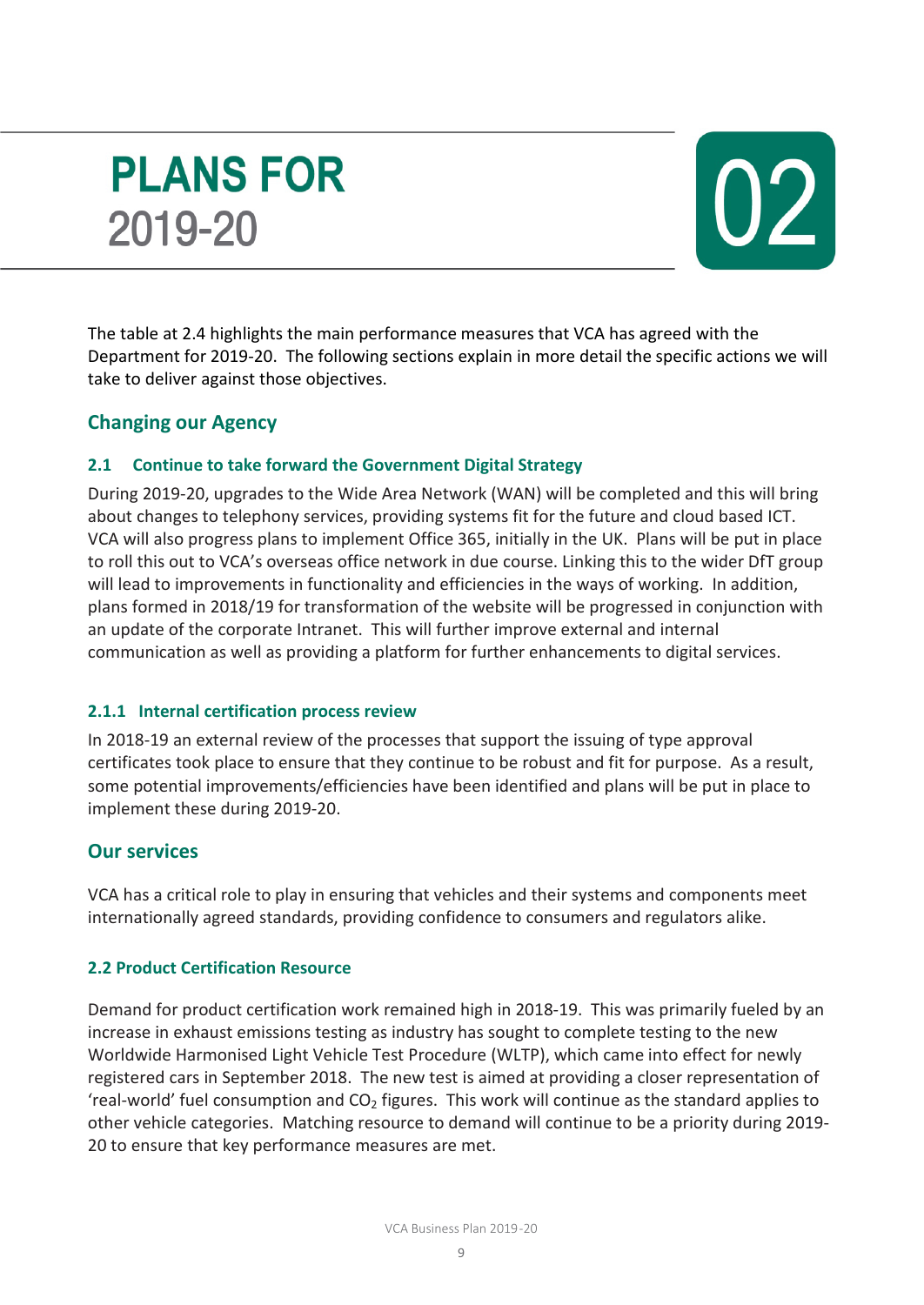#### **2.2.1 Quality**

A quality ethos is at the heart of Agency culture. VCA currently works to the principles of ISO 17020 (requirements for the competence of bodies performing inspections). However, work is now well under way to achieve formal accreditation to this standard in the UK before extending this to global offices. In 2017-18 a commitment was made to obtain formal accreditation against the requirements of ISO 17025 (requirements for the competence to carry out tests and/or calibrations) for a limited scope in our Midlands Centre test facility; this was achieved in 18/19.

#### **Finance and Efficiency**

#### **2.3 Finance**

The forecast for 2019-20 is to cover costs and breakeven.

#### **2.3.1 Efficiencies**

VCA continues to make good progress against agreed efficiency targets and this work will continue in 2019-20.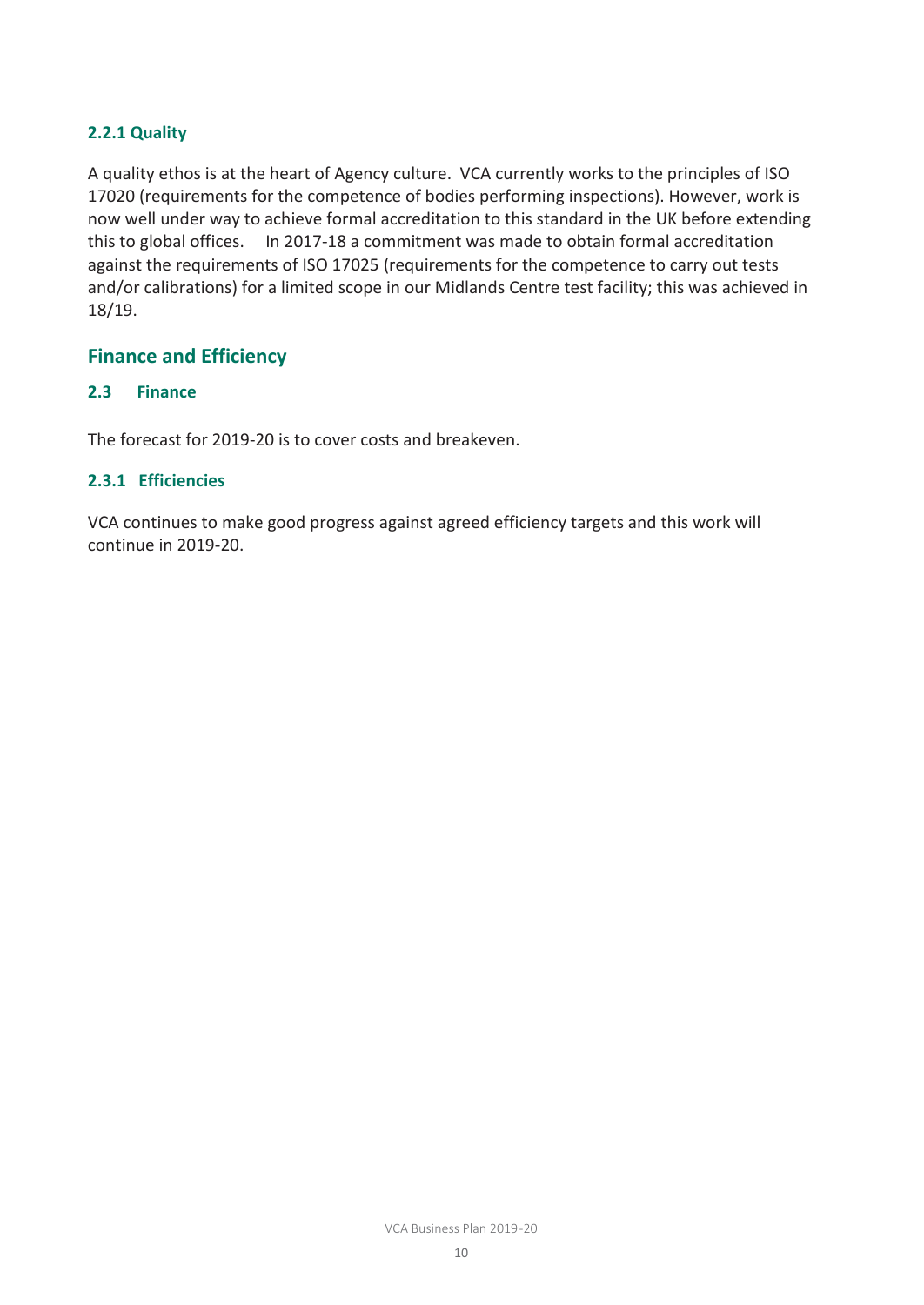#### **2.4 2019-20 Key Performance Measures**

| <b>Category</b>           | <b>VCA measure</b>                                                                                                                                                                                                                                                                                                                                                                                                                                                                                                                                                                                                                                                                                                                                                                                                                                                             | In 2019/20                             |
|---------------------------|--------------------------------------------------------------------------------------------------------------------------------------------------------------------------------------------------------------------------------------------------------------------------------------------------------------------------------------------------------------------------------------------------------------------------------------------------------------------------------------------------------------------------------------------------------------------------------------------------------------------------------------------------------------------------------------------------------------------------------------------------------------------------------------------------------------------------------------------------------------------------------|----------------------------------------|
| 1. Changing our<br>agency | 1.1 Actively progress the Government ICT and Digital strategies by using<br>ICT to commence delivery of a wide ranging programme of change,<br>including:<br>Complete the process of transforming the VCA website.<br>Work will be undertaken in conjunction with the<br>Government Digital Service (GDS)<br>Complete the implementation of Wide Area Network<br>(WAN) upgrades and telephony system replacement<br>Move to Office 365                                                                                                                                                                                                                                                                                                                                                                                                                                         | 31/03/2020<br>30/09/2019<br>31/03/2020 |
|                           | 1.2 Implement the findings from the review of internal processes that<br>support type approval certification to realise efficiency gains.                                                                                                                                                                                                                                                                                                                                                                                                                                                                                                                                                                                                                                                                                                                                      | 31/03/2020                             |
| 2. Our services           | 2.1 VCA Type Approval certificates to be issued no later than 30<br>working days from the completion of testing and receipt of the final<br>document package (whichever date is later), unless a longer period is<br>agreed to meet a manufacturer's target issue date. Certificate issue is<br>predicated on appropriate Conformity of Production (CoP)<br>arrangements being in place.                                                                                                                                                                                                                                                                                                                                                                                                                                                                                       | 85%                                    |
|                           | 2.2 Externally audited test reports deemed to have no critical defects.                                                                                                                                                                                                                                                                                                                                                                                                                                                                                                                                                                                                                                                                                                                                                                                                        | 99%                                    |
|                           | 2.3 Conformity of Production (CoP) -<br>All new Type Approval certification applicants that do not<br>٠<br>hold suitably accredited quality certification (ISO 9001/TS<br>16949), or a suitable compliance statement will be subject to a<br>CoP audit before type approval certification will be issued<br>All existing type approval certificate holders that do not<br>$\bullet$<br>hold suitably accredited quality certification (ISO 9001/TS 1<br>6949) will be subject to ongoing surveillance audits, the<br>frequency of which will be in accordance with the agreed VCA<br>risk based approach<br>For type approval certificate holders that do hold a suitably<br>accredited quality certification (ISO 9001/TS 16949), the status<br>of these clients will be reviewed for ongoing conformity of<br>production over the normal cycle of certification, typically 3 | 100%                                   |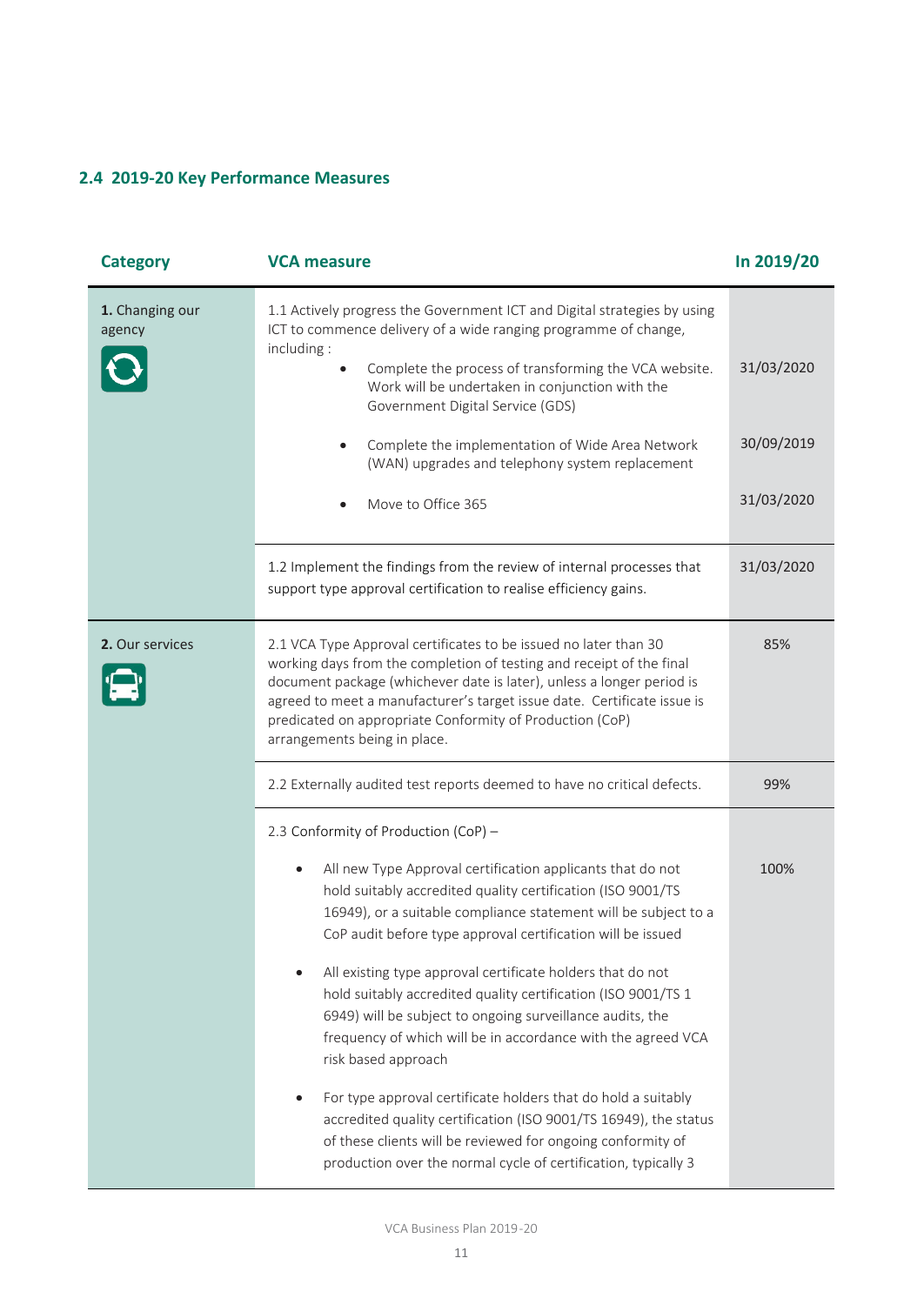|                                  | years, or sooner if necessary<br>For VCA Type Approvals, where evidence of a product being<br>produced is out of conformity, VCA will initiate an<br>investigation as soon as possible and no later than 8 days, to<br>understand the root cause of the failure and work with the<br>manufacturer to introduce preventive and corrective action<br>with agreed timescales in accordance with the relevant<br>regulation or directive and in any case as soon as possible.<br>Where the manufacturer refuses or cannot bring the vehicle<br>back into conformity the VCA will take action to withdraw the<br>approval |                                |
|----------------------------------|----------------------------------------------------------------------------------------------------------------------------------------------------------------------------------------------------------------------------------------------------------------------------------------------------------------------------------------------------------------------------------------------------------------------------------------------------------------------------------------------------------------------------------------------------------------------------------------------------------------------|--------------------------------|
|                                  | 2.4 Maintain the customer satisfaction survey score, if possible improve<br>over the current levels                                                                                                                                                                                                                                                                                                                                                                                                                                                                                                                  | 90%                            |
|                                  | 2.5 Support the Department for Transport and DVSA in the delivery of<br>the Government's Market Surveillance Test Programme.                                                                                                                                                                                                                                                                                                                                                                                                                                                                                         | 31/03/2020                     |
| 3. Financial<br>responsibilities | 4.1 Agency Finance - Deliver financial performance in line with the<br>2019-20 Business Plan.                                                                                                                                                                                                                                                                                                                                                                                                                                                                                                                        | <b>Breakeven</b><br>31/03/2020 |
|                                  | 4.2 Sick Absence - Ensure average number of working days lost to<br>sickness absence does not exceed 7 days per FTE.                                                                                                                                                                                                                                                                                                                                                                                                                                                                                                 | 7 Days                         |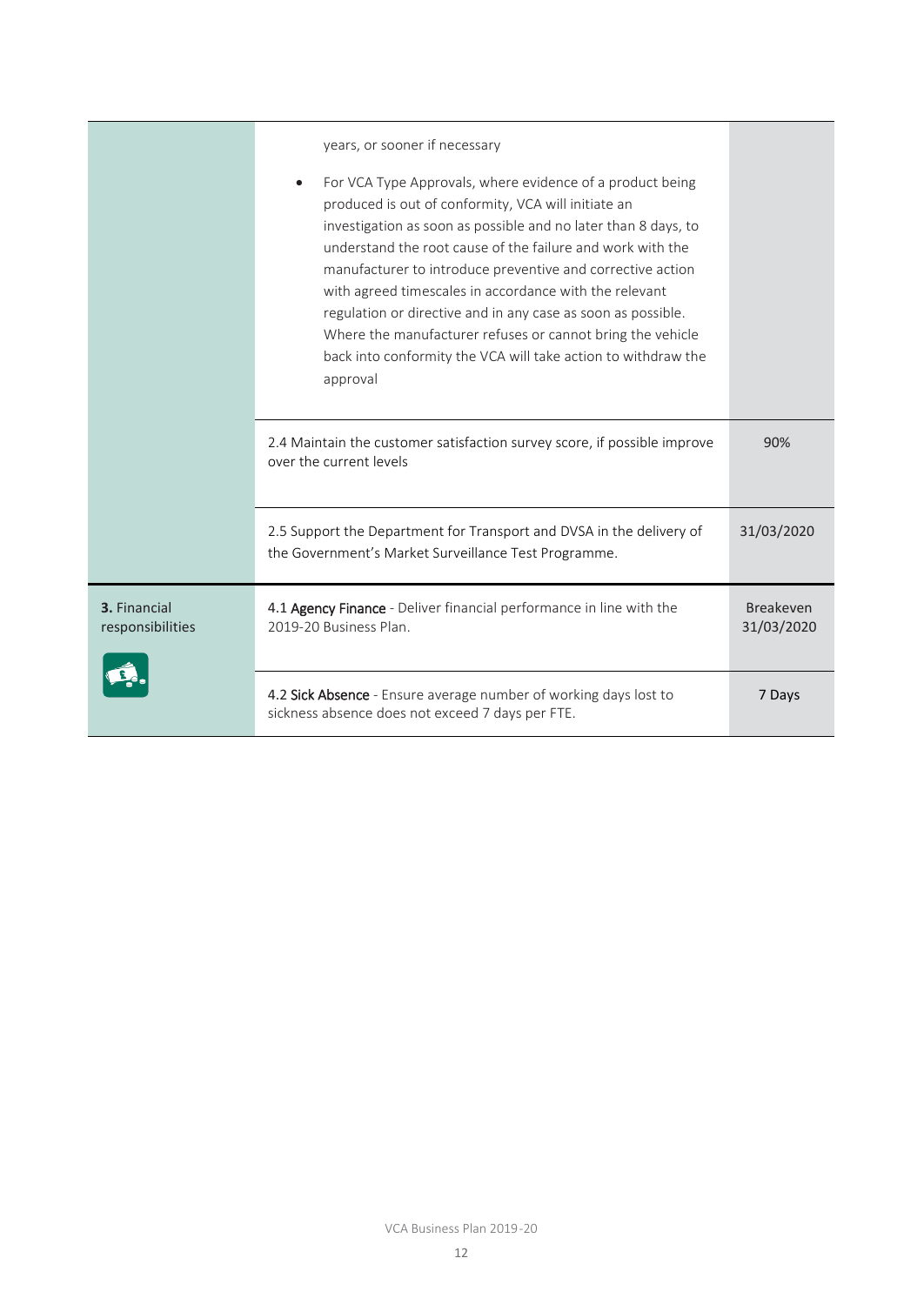## **DELIVERING THE PLAN**



#### **3.1 Human Resources**

VCA Human Resources (HR) will continue to provide people processes aligned to wider Government HR strategy and underpinned by the Civil Service core values and the Brilliant Civil Service vision to achieve improved outcomes from effective leaders and skilled people, in a great place to work.

To meet the various challenges that we face, we need effective leaders who are inspiring, confident and empowering; leaders who live our values. To achieve this we will continue to develop our skills and expertise to strengthen our own capability in areas such as leadership, people management, project delivery and digital to successfully deliver the government's challenging transport agenda. We will draw on links established during 2018 with third party training providers such as ACAS to assist with this development, particularly focusing on appropriate behaviours to ensure that staff and managers are fully equipped with the skills they need.

Vehicle technology is constantly changing and we will focus on continuing to develop our own staff to keep pace with this as well as seeking to grow our capability in areas such as complex electronics and programming.

We will support a learning culture where everyone has fair and equal access to the right development opportunities.

#### **3.2 2018 Year of Engineering and beyond:**

Following the 2018 national campaign to increase awareness and understanding of the engineering profession VCA will finalise the design and procurement of a bespoke Type Approval Apprenticeship scheme. The focus will not only be aimed at tackling the engineering skills gap but also increasing the number of women and other underrepresented groups in the profession.

#### **3.3 Wellbeing**

VCA is accredited with the Bristol City Council Wellbeing Charter at achievement level in recognition of the work the Agency has been doing in support of the wellbeing of staff. The Charter focuses on three key areas - leadership, culture and communication. It gives the Agency an opportunity to build on the Staff Survey results through evidence-based assessment to find out what we are already doing right and where we need to improve to make our workplace a supportive and productive environment.

We will continue to raise awareness about health issues and will provide information about available resource to support staff to make informed choices whilst encouraging them to enjoy a healthier, balanced lifestyle. We will actively promote workplace policies and initiatives which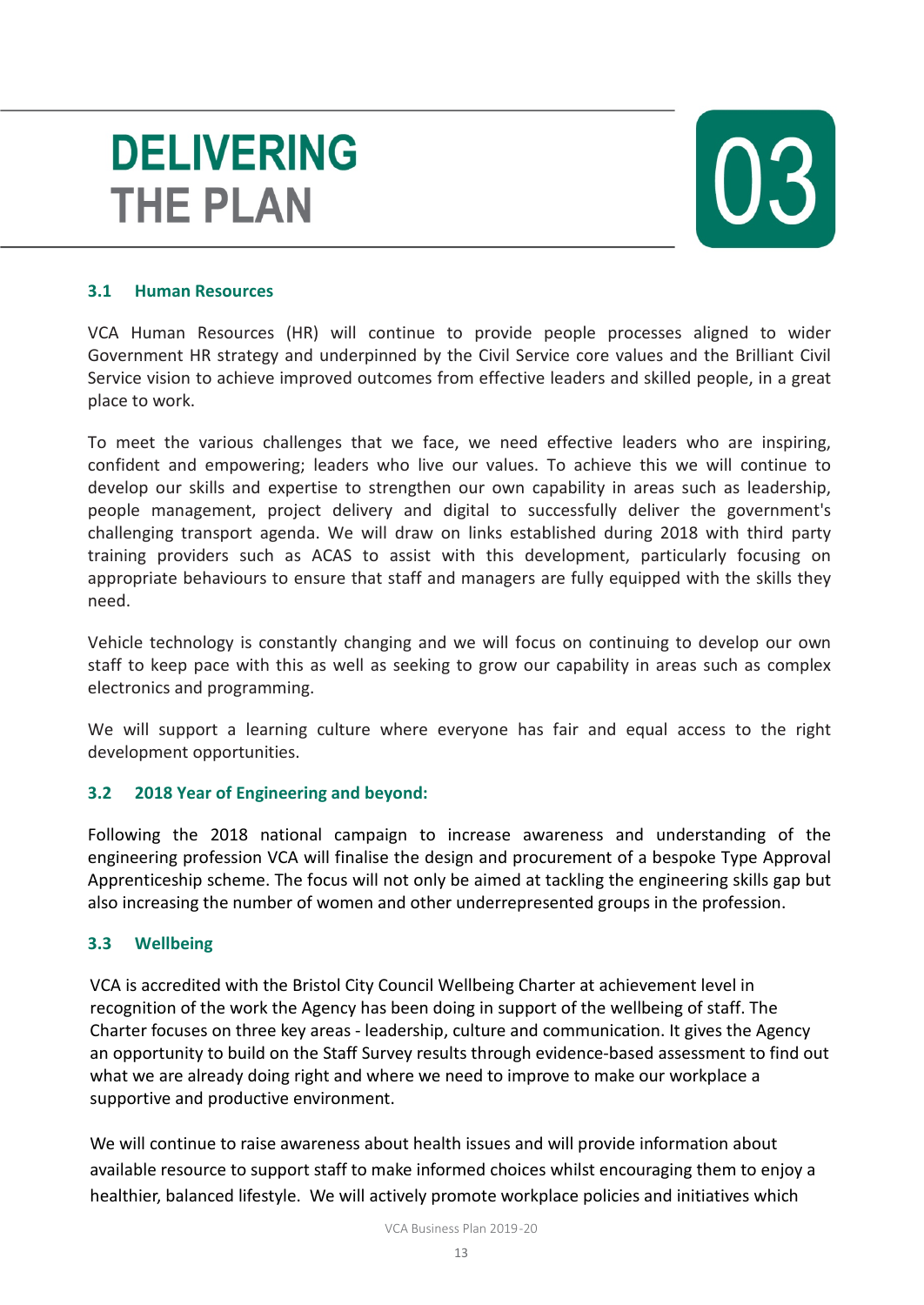encourage positive wellbeing.

We will develop a Wellbeing Strategy aimed at identifying and reducing work-related stress, supporting staff to deal with mental health issues, promoting exercise and activity and allowing greater flexibility with working patterns. We will be working closely with our Employee Assistance Programme provider, local charities and internal networks to assist us with achieving our objective.

There is strong evidence to support the view that having a healthy workforce can reduce sickness absence, lower staff turnover and boost productivity.

#### **3.4 Diversity**

We want our staff (and people thinking of making a career with us) to understand why being part of an inclusive organisation benefits them. We want to ensure that every line manager has the skills, knowledge and behaviours they need to build inclusive teams that allow everyone to thrive.

We will achieve this by promoting and addressing the priorities in VCA's Local Inclusion Plan and by mandating the Equality eLearning and providing face to face training delivered by subject matter experts from ACAS. This updated Local Inclusion Plan includes VCA's commitment in supporting the DfT family in closing the gender pay gap. VCA values the strengths of all staff in the Agency by treating people as individuals, embracing variety, rejecting prejudice and accommodating changes in working patterns. VCA believes that using a flexible people management approach motivates staff and creates an environment that enables all members of the Agency to be productive. We are committed to ensuring that equality and diversity is integral within everything that we do including recruitment, performance management and staff engagement

VCA's Diversity Champion will provide leadership on diversity and inclusion across the whole of the VCA, in particular work to:

- Tackle barriers to progression within the organisation for members of under-represented groups;
- Address the gender imbalance between junior and senior roles across the organisation;
- Harness the cultural diversity of VCA's overseas offices to foster an inclusive environment that is respectful and positive in its partnerships with diverse cultures;
- Ensure that the action points within the Local Inclusion Plan are regularly reviewed and actioned.

#### **3.5 Estates**

We aim to ensure that our estate supports operational delivery and is fit for purpose, sustainable and efficient.

VCA leases its headquarters building in Bristol, land at the HORIBA/Mira site for the Midlands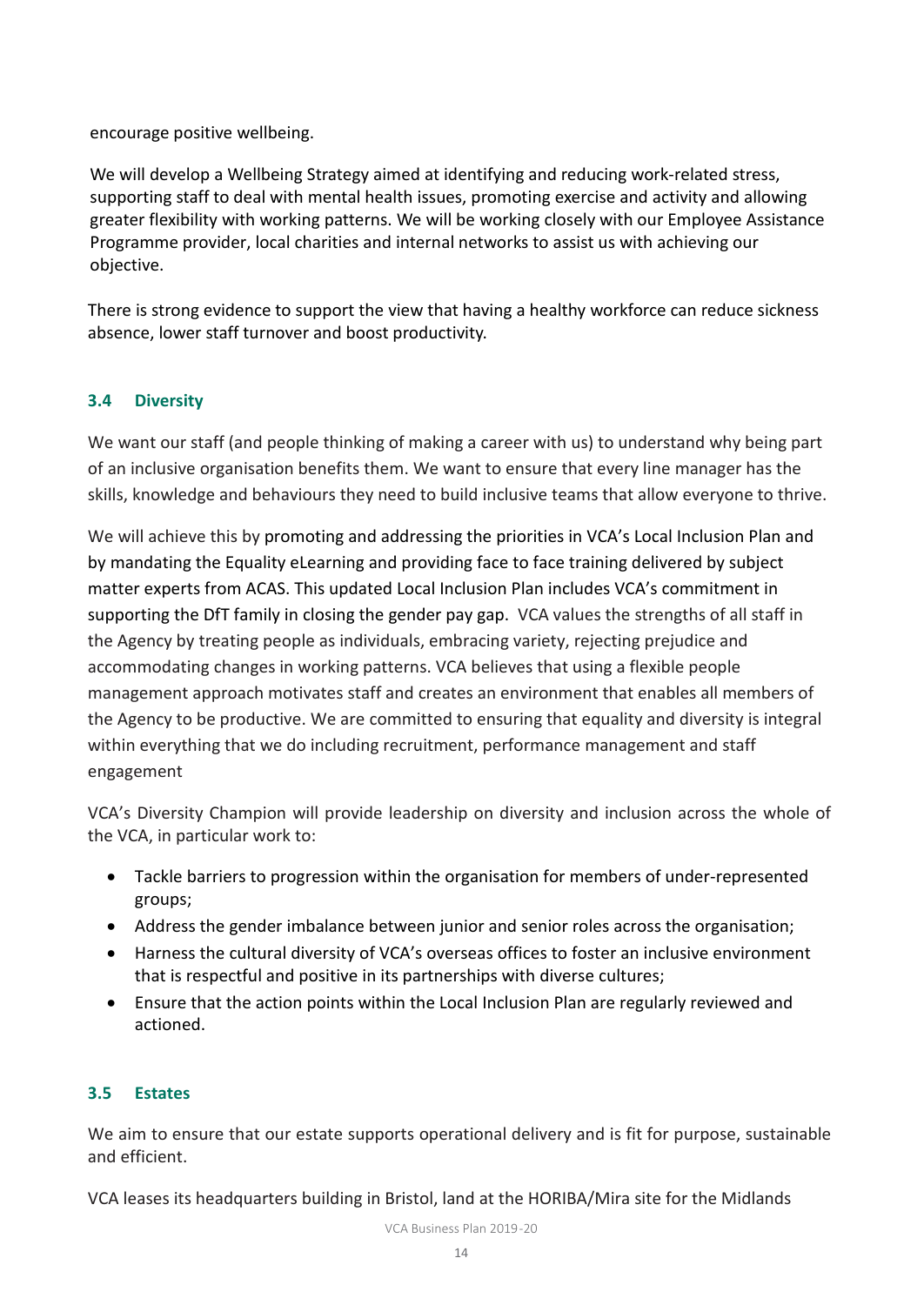Centre as well as an office for the Dangerous Goods activities in Leatherhead, adjacent to testing facilities. The overseas offices are all leased.

During recent years we have carried out some refurbishment work to ensure that facilities continue to be maintained to a consistent standard and provide a safe, secure and user friendly environment; this work will continue.

To support this we have worked with the DfT to appoint a contractor to embed a Total Facilities Management Contract, which should support further efficiency savings over the previous arrangements.

Sustainability continues to be a key focus for the Agency. Great progress has been made in this area and in fact, VCA has already achieved its 2020 target. A new target has been agreed and we will focus our attention on working towards this. Current building refurbishment has played an important role in supporting this in terms of areas such as upgraded lighting, which is significantly more efficient and the replacement of some of our existing pool car fleet for hybrid vehicles has also had an impact.

#### **3.6 Digital Service Delivery**

During 2019/20 we will build on our existing online services, improving customer service and realising efficiencies. We will:

- Progress a Cloud first strategy for new services and migrate existing services to the Cloud; and
- Continue to implement the findings from the end-to-end of Type Approval processes leading to new digital services.

#### **3.7 Information Services**

The ICT function within VCA provides infrastructure support, Help Desk services and IT Security. Plans for 2019/20 are ambitious and include:

- Supporting the key deliverables outlined above;
- Continued implementation of the overarching strategy to ensure that there is a robust infrastructure in place to support VCA going forward, unifying platforms where possible and moving ICT services to the Cloud;
- Building on existing efficiencies by further consolidating support contracts and suppliers;
- Continuing to provide Information Assurance to VCA and DfT Senior Information Risk Officers; and
- Establish VCA requirements for end user computing to better meet the needs of a digital and mobile operation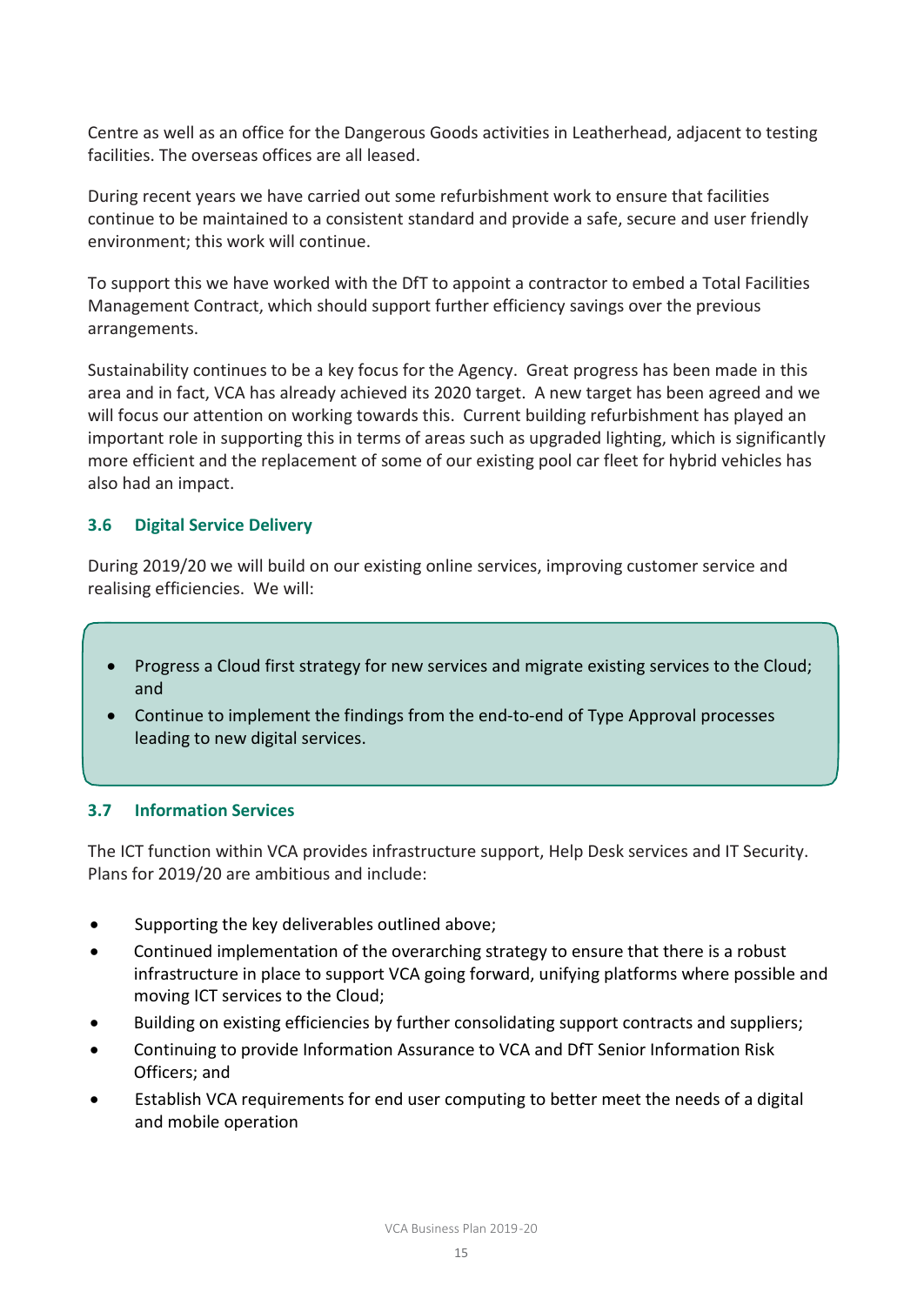### **3.8 Other Cross-department/agency commitments include:**

| <b>Category</b>                                    | DfT / VCA target                                                               | 2019/20 |
|----------------------------------------------------|--------------------------------------------------------------------------------|---------|
| <b>Cross-department</b><br>/ agency<br>commitments | <b>Prompt payment - Payment of invoices within 5 working days.</b>             | 80%     |
|                                                    | Freedom of Information - Provide a response within 20<br>working days.         | 93%     |
|                                                    | Parliamentary Questions - Provide a response by the due<br>date.               | 100%    |
|                                                    | Ministerial Correspondence - Provide a response within 8<br>working Days.      | 95%     |
|                                                    | <b>Official Correspondence</b> – Provide a response within 20<br>working days. | 80%     |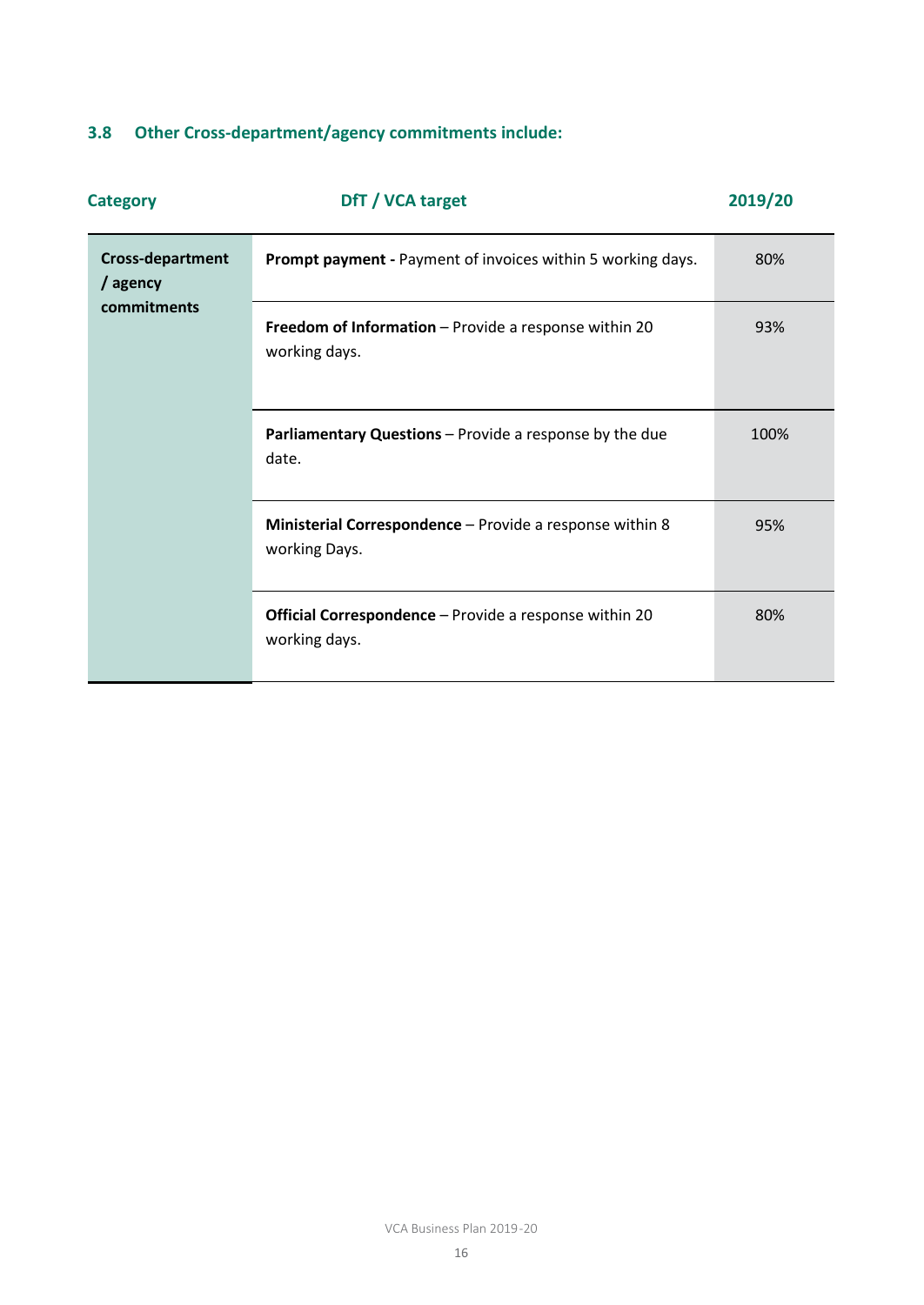# **ANNEX**



| <b>Financial forecast</b>                    | <b>Forecast Outturn</b><br>2018-19<br>£ '000 | <b>Business Plan</b><br>2019-20<br>£ '000 |
|----------------------------------------------|----------------------------------------------|-------------------------------------------|
| Statutory fee income                         | 20,457                                       | 21,115                                    |
| Commercial fee income                        |                                              |                                           |
| Other income                                 | 835                                          | 950                                       |
| <b>Total income</b>                          | 21,292                                       | 22,065                                    |
| Staff costs                                  | (11, 167)                                    | (12, 285)                                 |
| Travel & Subsidence                          | (2,008)                                      | (2, 100)                                  |
| Agents fees                                  | (4, 735)                                     | (4, 750)                                  |
| ICT charges                                  | (1,007)                                      | (1,200)                                   |
| Accommodation                                | (756)                                        | (800)                                     |
| <b>Consultancy and Professional Services</b> | (100)                                        | (150)                                     |
| Postage and printing                         | (74)                                         | (80)                                      |
| Depreciation                                 | (599)                                        | (700)                                     |
| Other costs                                  |                                              |                                           |
| <b>Total expenditure</b>                     | (20, 446)                                    | (22,065)                                  |
| <b>Net Operating (cost)</b>                  | 846                                          | $\mathbf 0$                               |